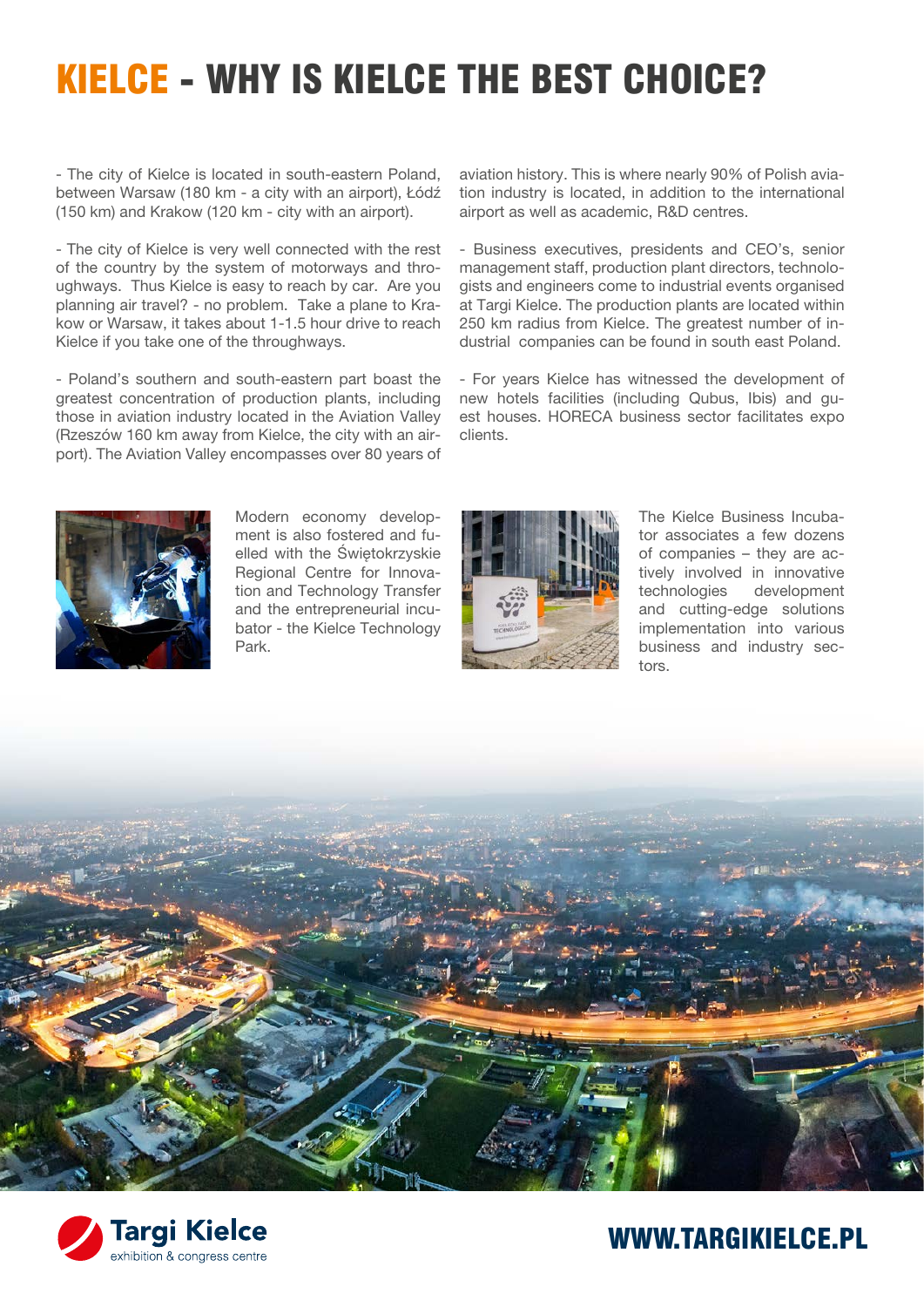# TARGI KIELCE - ONE CENTRE - ABUNDANCE OF OPPORTUNITIES. ALREADY FOR OVER 25 YEARS

According to the current UFI Global Association of the Exhibition Industry's report published in 2018, Poland ranks 11th in Europe and 16th worldwide in terms of the exhibition space rental.

Targi Kielce is the organiser of over 70 expo and 700 conferences and meetings a year. The industry and machine sector trade show are ranked among the front-runners, and among them PLASTPOL, stom-TOOL, stom-BLECH & CUTTING, stom-LASER, stom-ROBOTICS, WELDING, 3D PRINT, ExpoSurface, AGROTECH (agricultural technology expo), AUTOSTRADA POLSKA (road construction expo) and the flagship defence industry expo MSPO.

Targi Kielce is considered a bridge between the East and West. For many years companies from Ukraine, Belarus or Russia have come to Świętokrzyskie Province's foundry trade fairs in order to establish business contacts. Targi Kielce's geographical location and advantageous offer are additional advantages for them.

Targi Kielce facts and figures: 36,000 sq m in 7 expo halls, congress and exhibition hall for 4,500 people, 19 multifunctional conference rooms, the whole is 90,000 sq m of exhibition space, 2,400 parking spaces, 480 on a multi- -storey car park.

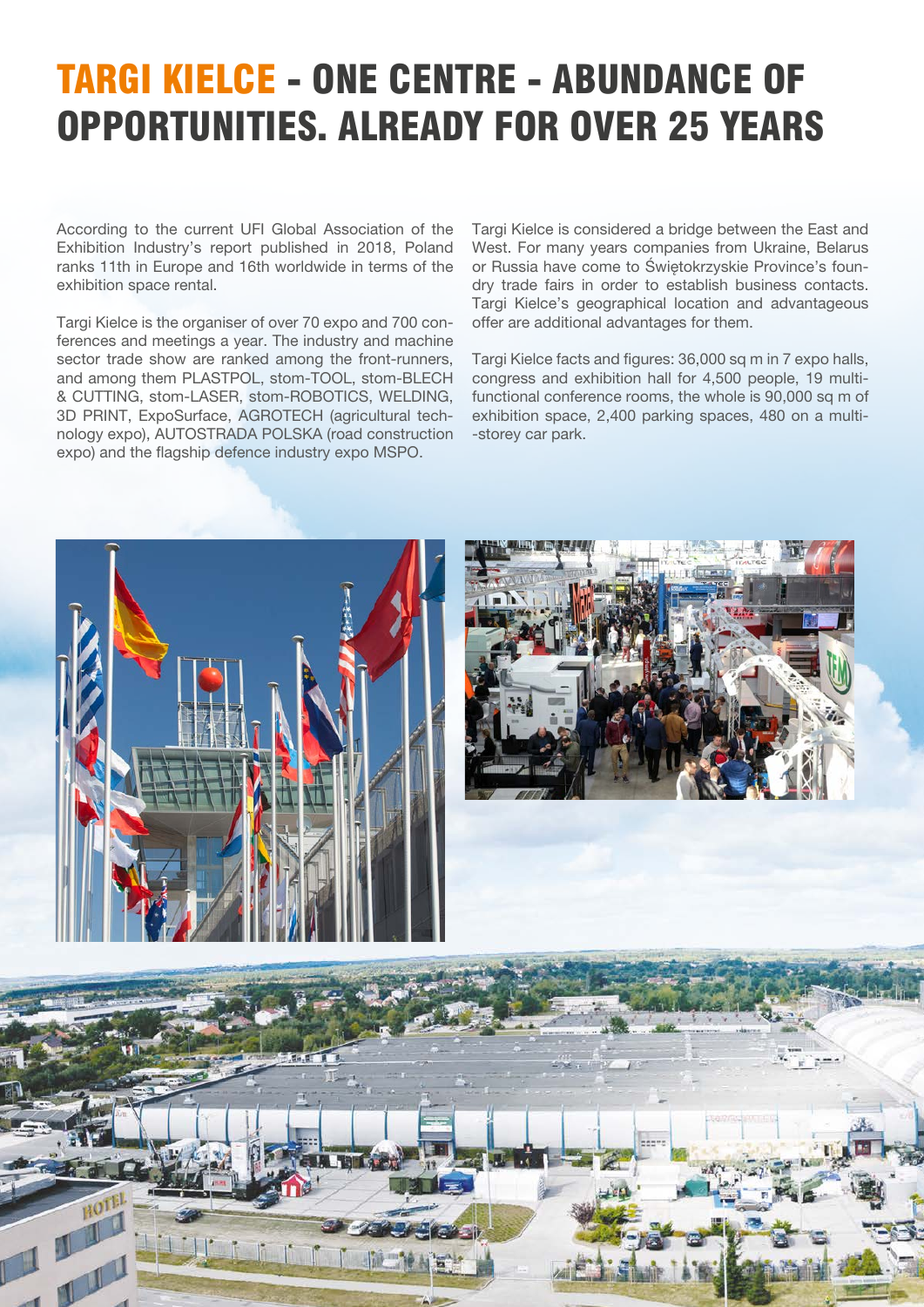### POLAND'S FOUNDRY BUSINESS - OPPORTUNITIES AND THREATS

"The Polish foundry industry ranks 16th globally and sixth among European countries associated in the organization with respect to the casts production volumes.

Despite the considerable global economic uncertainty, Poland's economy is quite stable and vibrant, with its constant, positive economic growth (GDP growth in 2018 - 5.1%). Thus Poland's economy is ranked fifth among EU economies. Last year, exports of Polish products amounted to EUR 221 billion, while imports Poland exceeded EUR 226 billion. Germany, the UK, the Czech Republic and France are Poland's main export markets. Poland imports mainly from Germany, China, Russia and Italy.

Polish foundries have gained in importance since Poland's accession to the EU. The Polish foundry industry comprises about 460 foundries, 90% of which are the small and medium-sized sector companies. The sector's total headcount is over 25,000. people. The annual



production is approx. 1.1 million tonnes of castings, with

Polish foundry finds high quality products and modern technologies very important. At the same time, non-ferrous metals castings sector with aluminium, copper and magnesium as the main materials, has been vibrantly developing. Polish foundries have constantly modernised the machine fleet, especially production automation capacities."

Wojciech Traczyk MM EXPO MAGAZINE



#### POLAND'S ECONOMY

- 2018's GDP growth - to 5.1%

- the European Union's fifth largest economy

- "Poland has again been ranked fifth in the Global Best to Invest ranking. In 2019, only China, Germany, Great Britain and India were ahead of us - this is the data provided by the Ministry of Enterprise and Technology.

The ranking was prepared by the American research company - Conway Analytics. The investments worth more than USD 1 million which have resulted in creating the minimum of 20 new jobs and 1 thousand  $m<sup>2</sup>$  of new shop floor have been included in the report." *BUSINESS INSIDER POLSKA*

- "In the May edition of the "Economic Outlook" report, the OECD informed that the GDP growth forecast for Poland in 2019 increased to 4.2 percent from the previous 4.0%, and in 2020 to 3.5%. from 3.3 percent According to OECD analyses, in the next two years Poland is supposed be the fastest growing country among 36 OECD members"

*OECD report (May 2019)*